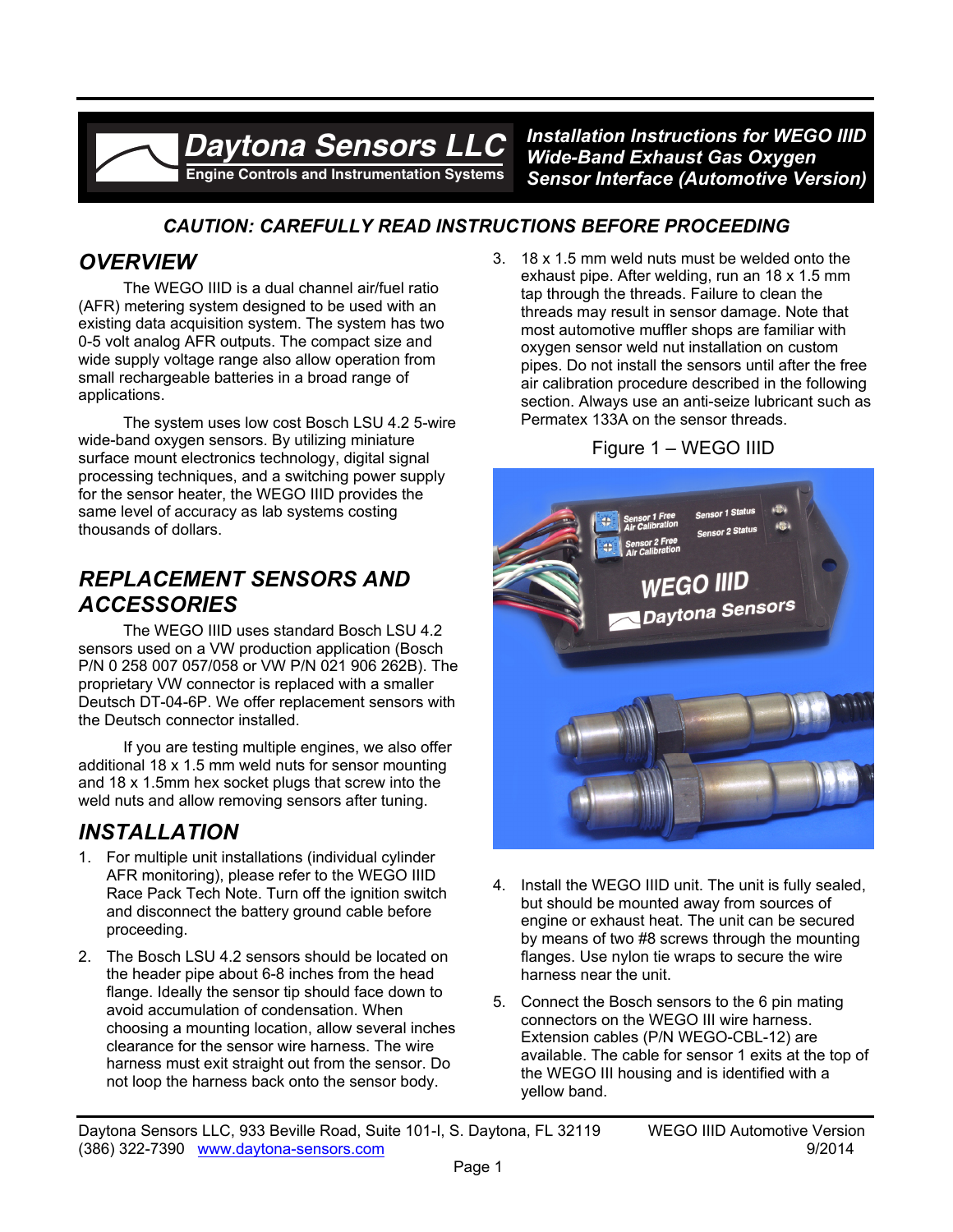

Figure 2 – Typical Vehicle Hookup for WEGO IIID

- 6. Refer to Figure 2. Connect the thin black WEGO IIID wire to the same point that the data acquisition system is grounded. Connect the heavy black wire to a good chassis ground location, preferably at the same location that the data acquisition system is grounded. Keep the ground connections as short as possible.
- 7. If your race vehicle uses any type of CD (capacitive discharge) ignition such as the MSD 6, 7, or 8 series, you must properly ground and filter the ignition unit. Unless your ignition unit is directly connected to the battery terminals, you must install a filter capacitor such as MSD P/N 8830. Visit www.msdignition.com, download the MSD 8 installation instructions, and refer to Figure 1 on the MSD instructions as a guide for installing the filter capacitor and grounding the ignition system. Do not ground your WEGO IIID unit and data acquisition system to the same ground point used for the ignition system.
- 8. Connect the red WEGO IIID wire to switched +12 volt power.
- 9. The WEGO IIID parts bag includes Packard Weather Pack connectors that you can use to make a connection to your data acquisition system.
- 10. Reconnect the battery ground cable.

#### *OPERATION*

For more information about wide-band oxygen sensors including the Bosch LSU 4.2, we suggest that you visit the Tech FAQ on our website at www.daytona-sensors.com.

The WEGO IIID has red status LEDs for each channel. When power is turned on, the LEDs blink at a slow rate until the corresponding sensor has reached normal operating temperature.

After installation, the WEGO IIID requires free air calibration. This should be done with the sensors dangling in free air. The environment must be free of hydrocarbon vapors. We suggest that you perform the free air calibration outdoors. Turn the free air calibration trimpots on the WEGO IIID full counterclockwise. Turn on power and wait for 60 seconds so the system can fully stabilize. Then slowly turn each free air calibration trimpot clockwise until the corresponding LED starts flashing at a rapid rate. Try to set each trimpot at the point where its LED just starts to flash.

The free air calibration procedure should be performed at reasonable intervals (every 250-500 hours if using unleaded gas or every 2-5 hours if using leaded racing gas) or whenever a sensor is replaced. If you cannot get an LED to flash when its trimpot is turned full clockwise, you either have a damaged

*CAUTION: Racing gasoline containing lead will quickly degrade the sensors. Under these conditions, expected sensor life is less than 10 hours. There is no warranty on sensors.*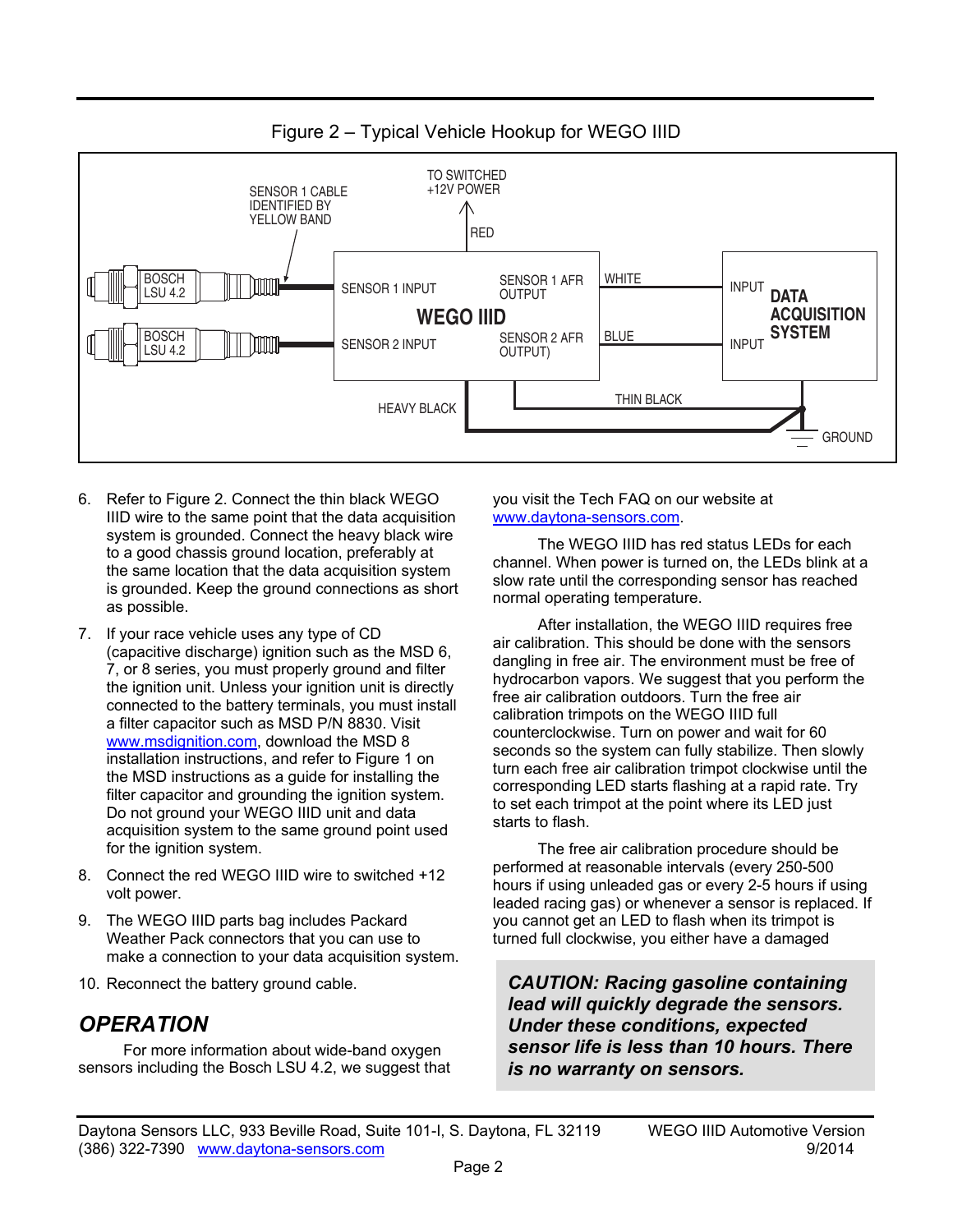sensor or very high hydrocarbon levels in your environment.

The WEGO IIID includes internal diagnostics for abnormal battery voltage (less than 11 volts or greater than 16.5 volts), sensor open circuit, and sensor short circuit conditions. A fault condition causes the status LEDs to blink at the slow rate.

# *EXHAUST CONSIDERATIONS*

The WEGO IIID system may give inaccurate results in certain situations:

**Excessive exhaust back pressure**. Wide-band sensors are affected by back pressure. Excessive back pressure causes exaggerated AFR indications under rich and lean conditions, but has little effect at 14.7 AFR (stoichiometric). Race vehicle exhaust systems are free flowing and problems with exhaust back pressure are not likely.

**Exhaust reversion**. Reversion is the term for a negative pressure wave that can suck ambient air back into the exhaust and cause an erroneous lean AFR indication. Open "drag pipes" usually suffer from reversion effects and may not be suitable for use with the WEGO IIID except at or near wide open throttle. Reversion effects will be most noticeable at idle, part throttle low RPM, and decel.

**Excessive scavenging**. Tuned exhausts in combination with a high overlap camshaft profile can pull unburned air and fuel mixture through the cylinder into the exhaust and cause an erroneous rich AFR indication. The same effect can occur with high boost turbo/supercharger applications.

**Misfiring**. If the AFR is so rich that the engine misfires, high levels of oxygen will remain in the exhaust gas and result in an erroneous lean indication.

### *GASOLINE ENGINE TUNING GUIDELINES*

Higher AFR values correspond to a leaner (less fuel) condition. The practical operating range for most engines using gasoline fuel is from approximately 11.5 to 14.7 AFR. Combustion of a stoichiometric mixture (exactly enough air to burn all the fuel) results in 14.7 AFR indication. Automotive engines with catalytic converters operate near 14.7 AFR during cruise and idle. Race engines usually require a richer mixture to limit cylinder head temperature and prevent detonation. The table below lists reasonable AFR values for race engines without emission controls.

| <b>Operating Mode</b>                      | <b>Recommended AFR</b>                                                            |
|--------------------------------------------|-----------------------------------------------------------------------------------|
| Cold Start (first 30 sec)                  | 11 5-12 5 AFR                                                                     |
|                                            | 0.78-0.85 Lambda                                                                  |
| Idle                                       | 12.8-13.5 AFR                                                                     |
|                                            | $0.87 - 0.92$ Lambda                                                              |
| <b>Part Throttle Cruise</b>                | 13.0-14.0 AFR                                                                     |
|                                            | 0.88-0.95 Lambda                                                                  |
| Wide Open Throttle<br>(normally aspirated) | 12 5-12 8 AFR                                                                     |
|                                            | 0.85-0.87 Lambda                                                                  |
|                                            | Values down to 11.5 AFR<br>or 0.78 Lambda may be<br>used to reduce<br>detonation) |
| Wide Open Throttle<br>(turbo/supercharged) | 10.8-11.8 AFR                                                                     |
|                                            | 0.73-0.80 Lambda                                                                  |

# *DATA ACQUISTION*

The 0-5 volt analog outputs (white and blue wires) from the WEGO IIID are compatible with most data acquisition systems that have available analog inputs. **We do not offer any technical assistance on interfacing to your data acquisition system. You must contact the vendor for support.** 

WEGO units are useful in a wide range of engine tuning and testing applications. After free air calibration, accuracy is  $\pm 0.1$  AFR or  $\pm 0.007$  Lambda.

All WEGO units have the same scaling for the 0-5 volt analog outputs on the white and blue wires:

#### **Gasoline:**

**AFR = 2 x (Vout + 5)** or

**Vout = (0.5 x AFR) - 5** 

**Lambda:** 

**Lambda = .1361 x (Vout + 5)** or

**Vout = (7.345 x Lambda) - 5** 

Additional scale factors are listed on our Tech FAQ at www.daytona-sensors.com.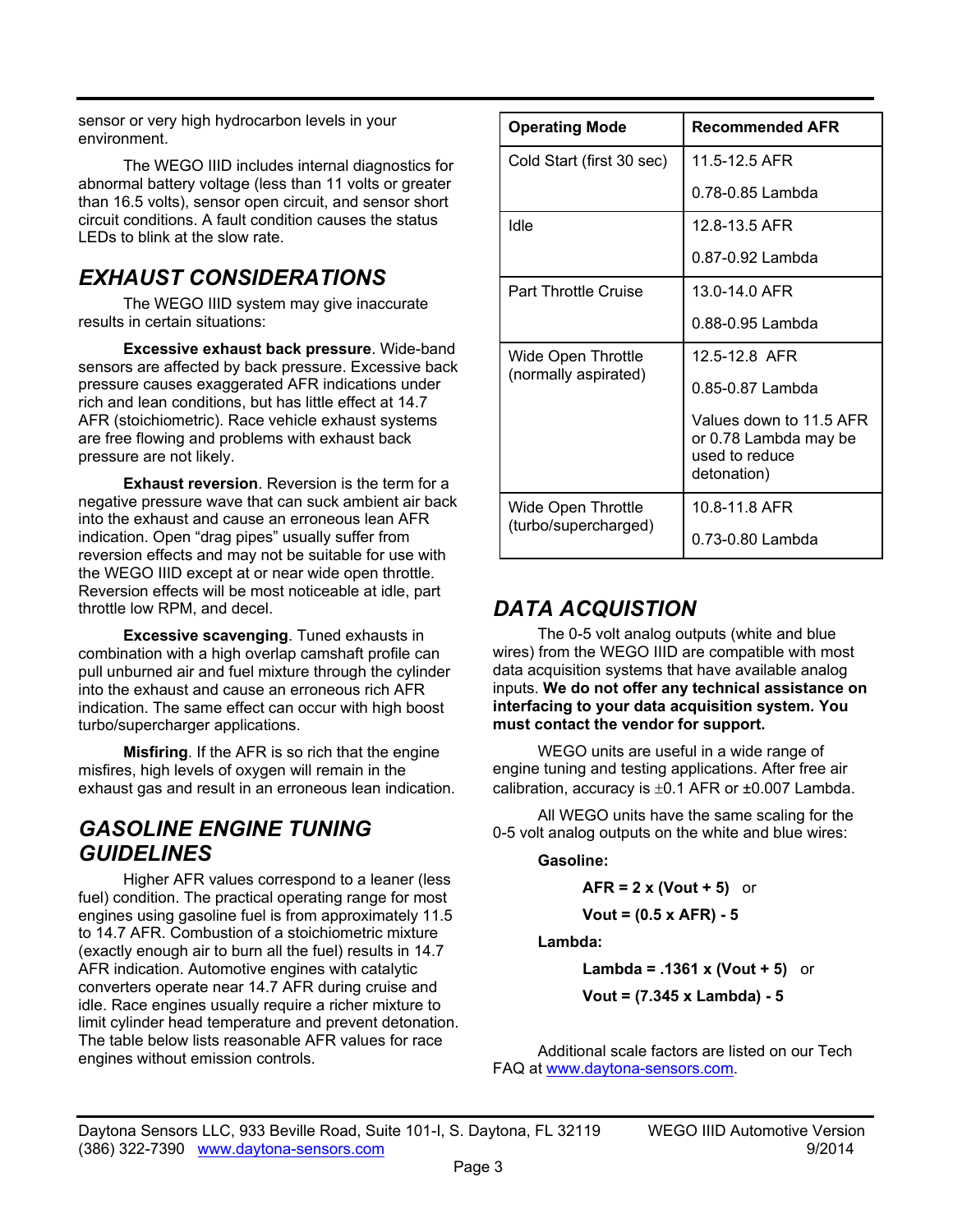Note that when power is first turned on and the sensors are not yet at their normal operating temperature, the analog outputs are held at less than

0.20 volts. During free air calibration and while the WEGO IIID status LEDs are rapidly blinking, the analog outputs will be near 5.0 volts.



Figure 3 – Typical Dyno Hookup for WEGO IIID

# *DYNO WIRING HOOKUP*

Refer to Figure 3. The power supply must be located in close proximity to the WEGO unit. We recommend mounting the WEGO unit on a panel next to the dyno data acquisition system and then running extension cables out to the sensors in the dyno room. **Keep all power and ground connections as short as possible. Follow the exact layout shown in Figure 3. Do not add additional terminal blocks or connectors to power or ground connections.** 

# *DYNO GROUNDING*

Improper grounding will cause serious problems. The dyno frame or chassis must be connected to building electrical ground in accordance with National Electrical Code (NEC) requirements.

Vehicles operated on a chassis dyno will generate considerable electrostatic charge. The vehicle must be grounded to the dyno frame while in operation. You can use a length of 16 AWG wire with one end secured to the dyno frame and the other end equipped with a heavy duty alligator clip that is attached to the vehicle frame or other vehicle ground point. Failure to ground the vehicle will lead to

electrostatic discharge (ESD) across the WEGO sensor damaging the sensor and WEGO unit.

# *WEGO POWER REQUIREMENTS*

WEGO systems are intended for nominal 12 volt automotive applications. Nominal 12 volt automotive electrical systems on alternator equipped vehicles typically operate at 13.8-14.4 volts while the engine is running. The WEGO can operate from 9.0 to 18.0 volts.

WEGO units also feature low power consumption (about 2 amps). For small engine applications, you can power the WEGO for over one hour from a 12 volt gel cell type rechargeable battery, such as the type used for backup power in alarm systems.

 Vehicles with nominal 12 volt total loss electrical systems (no alternator) can momentarily drop below the 9.0 volt minimum level when heavy loads, such as fans or nitrous solenoids engage. This will cause the WEGO to reset and result in a loss of data for 10-15 seconds.

Vehicles with nominal 16 volt electrical systems equipped with race type alternators may reach 18.6 volts while the engine is running. The WEGO will shut